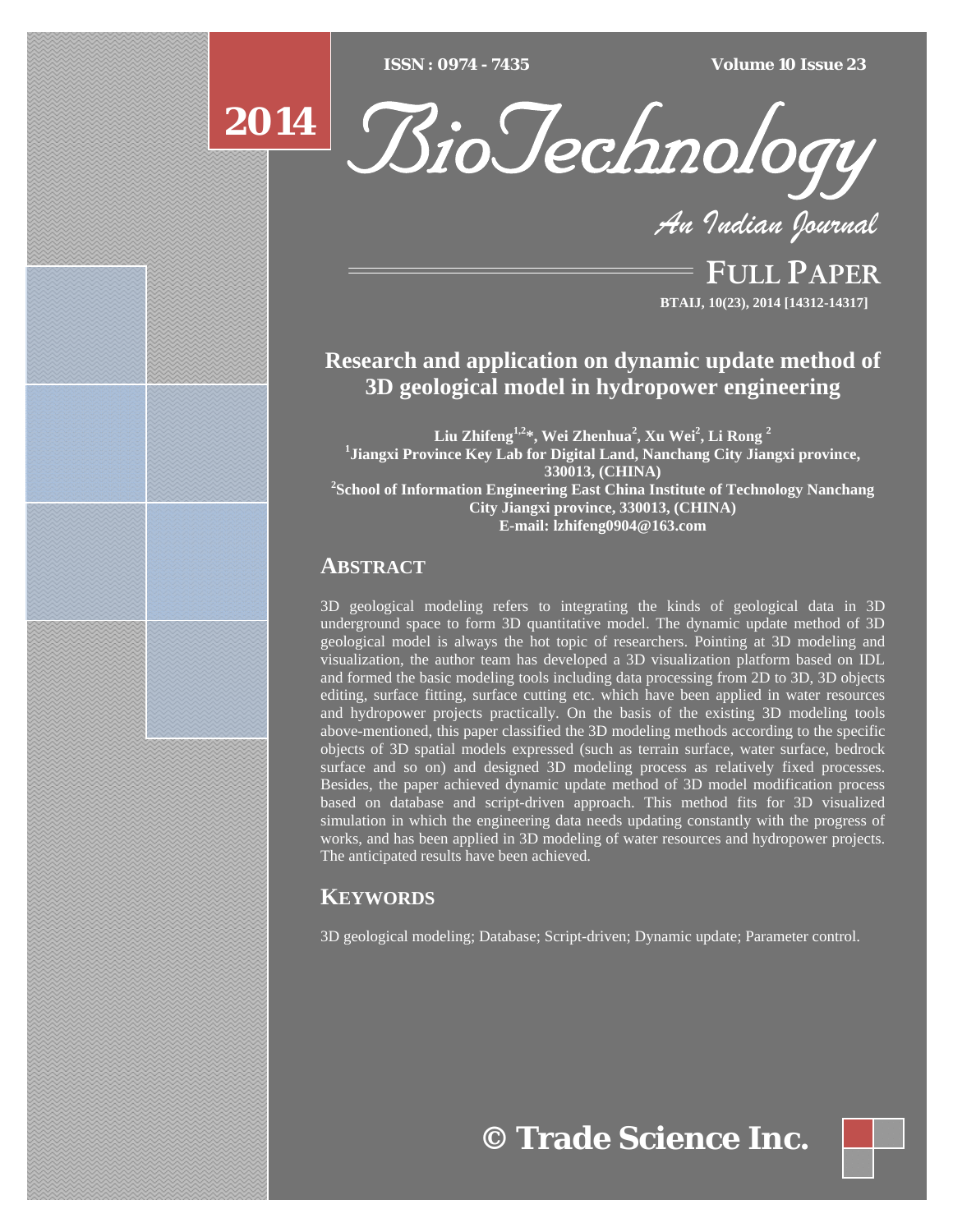#### **INTRODUCTION**

 3D geological model is the data expression way of geological information in the computer, including data storage structure and the related operations. The use of 3D geological model can not only describe the complicated geological structure under the ground intuitively and express the morphological characteristics of the geological structure and the spatial relationship among the structural elements vividly, but also make geological analysis more flexible, intuitive and accurate by combining it with powerful interactive spatial analysis functions, thus developing an effective way to reproduce the 3D information in engineering geology and for geological meta-analysis quickly and timely.

 At present, the common methods about 3D modeling at home and abroad are summarized as following: 3D modeling method of basin stratigraphic framework<sup>[1, 2]</sup>; " Stratigraphy-entity model" algorithm based on the borehole data<sup>[3, 4]</sup>; 3D vector data generation algorithm based on the geological section data<sup>[5, 6]</sup>; 3D formation grain modeling method based on the multi-layer DEM concept<sup>[7]</sup>, modeling method based on the triangular prism or tetrahedron element and 3D stratum simulation technology based on the spatial interpolation technology<sup>[8, 9]</sup>; Potential field interpolation method used by P. Calcagno etc<sup>[10, 11]</sup>. Modeling method of structural similarity function proposed by Li Shaohu etc<sup>[12]</sup>.

 In conclusion, the most and main modeling data in this area of research is from the exploration section, and when exploration section data has been updated, even if there is a little data updated, the modeling process needs reprocessing manually, so the modeling efficiency is relatively low. The article records modeling process in a way by combining database with script, which can realize the automatic update of the model when data update satisfies certain conditions. The efficiency of 3D model update is improved greatly by using this process.

#### **PROCESS AND METHOD DESIGN OF 3D MODELING**

 In this paper the design of 3D modeling process is summarized based on application practice and software design for years, the design of 3D modeling process is shown in Figure 1 below.

 The data processing is the most complicated in it and at present most engineering data is stored in the form of 2D or provided by paper material. Therefore, firstly it needs to deal with the data before 3D modeling, probably including the following steps: Vectorization of paper material; Vector data format conversion; Fault-tolerant and checking. On that basis it needs to take 3D procession based on the geometric relationship of 2D data and 3D data, namely 3D conversion of 2D profile. Basic modeling software all need the above two steps. The third step is attribute setting, which is data management method put forward for model dynamic updating in this system: to classify and code data according to its property, and to store the basic exploration data and the model which can be expressed by parameters with database, such as the experimental data-water resources and hydropower projects data code is shown in TABLE 1.

 Cavern section type refers to a bending variation trend of one cavern section, which is classified into three main types: linear cavern section, helix cavern section and fillet cavern section. The corresponding mathematical model of parameters is shown in Figure 2. Complicated underground cavern group is composed of caverns with different function, such as diversion tunnel, water diversion tunnel, underground powerhouse, construction adit, tailrace tunnel, tailrace surge tank, traffic hole, etc. A cavern is composed of several cavern sections, such as the diversion tunnel, which is made up of the entrance cavern section, diversion tunnel section, arc cavern section and tailrace tunnel section, and each cavern section cross section is of different shape, size and so on. Common underground cavern construction shapes (as shown in Figure 2) are mainly: rectangle (as shown in Figure 2 (a)), circle (as shown in Figure 2 (b)), arch (as shown in Figure 2 (c)) and complex shape (as shown in Figure 2 (d)).



**Figure 1 : Design of 3D modeling process**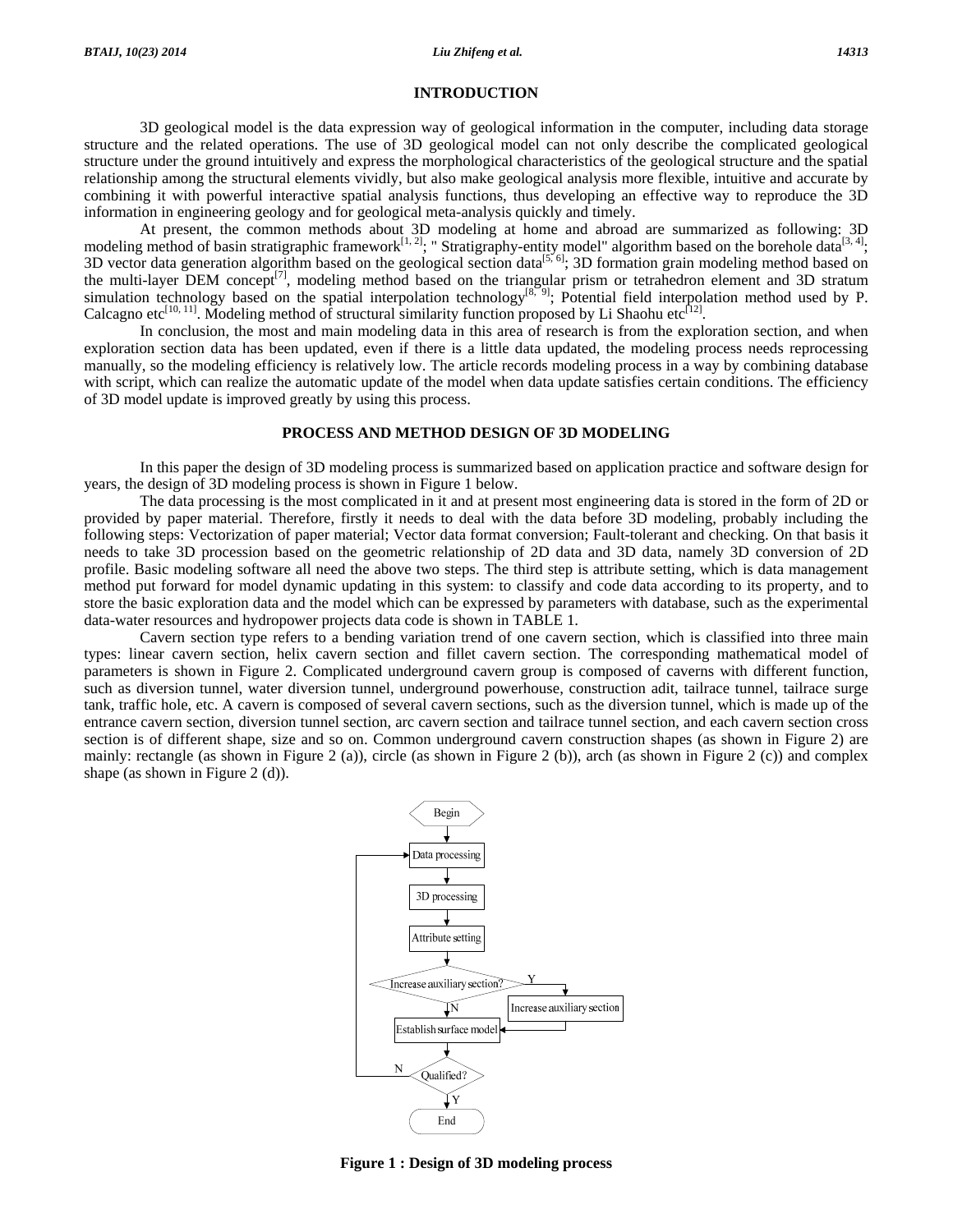In addition, the cavern construction can be described with control parameters of the center point and six length scalars according to the abstraction of these kinds of common cavern constructions for that the construction of common cavern model section is bilateral symmetry. From Figure 2, it can be seen that given any cavern center coordinate and other six parameters, the construction of arbitrary can be described. Then four constructions can be parameterized into the center point coordinate O and six length scalars a (parameter "a" must be greater than zero), b, c, d, e, f, in which the arc radius needs to be calculated automatically according to the six length parameters and described in sections according to the accuracy requirement. Referring to Figure 2(d), when b=c and d=e=f=0, it is the rectangular section; When a=b=c and d=e=f, it is the circular section; When a, b, c and e are all not equal to zero and d=f=0, it is the arch section. Thus, it can be seen that the section shape of common underground cavern can be represented with a central point coordinate and six length scalars, and then complete the mathematical modeling of cavern section.

 According to the above-mentioned mathematical model, given the arbitrary parameter a, b, c, d, e and f, the section shape can be obtained by both judgment and calculation. Using one expression to finish four section models can reduce the data of storage and improve the modeling efficiency.



**Figure 2 : Common underground cavern construction** 

| No. | <b>Attribute identification</b> | Attribute data interpretation   | Object type            |
|-----|---------------------------------|---------------------------------|------------------------|
|     | <b>MDWTL</b>                    | Weak-weathered data             | Line, triangle network |
|     | <b>MDWTP</b>                    | Weak-weathered surface model    | Triangle network       |
|     | <b>STWTL</b>                    | Strong-weathered data           | Line, triangle network |
|     | <b>STWTP</b>                    | Strong -weathered surface model | Triangle network       |
|     | CNTL                            | Contour data                    | Line                   |
| 6   | <b>DEM</b>                      | Terrain model                   | Ruled surface          |
|     | <b>SWTRL</b>                    | Surface water level data        | Line, triangle network |
|     | $\cdots$                        | $\cdots$                        | $\cdot\cdot\cdot$      |

 In TABLE 1, "attribute identification" is the only representation 3D geological spatial attribute data corresponding to 3D object. "Attribute data interpretation" refers to the Chinese description of the data. "Object type" refers to in what kind of object the data will be presented to users in 3D space, it can mainly manifests as line, triangle network, ruled grid, etc. The data in TABLE 1 exists in engineering database, and the attribute can be added or deleted according to the specific project. In 3D modeling process, data search and reference is based on the description in TABLE 1. The fourth step is to add artificially auxiliary section according to the need, which is used in some project prophase or case with less engineering data, and it controls the precision of the model according to the expert understanding. This step is an optional step. These four above steps indicate the preparation of the 3D modeling, and the process is basically similar to the process of common 3D modeling.

 The most important step is 3D surface modeling which is also important to realize dynamic update of the paper. In this paper the data structure of 3D model is adopted as B-Rep boundary representation [13]. Surface modeling here refers to converting the 3D line data or surface data to the surface model data which can represent geological body. 3D surface modeling uses mathematical method, also namely 3D surface generation algorithm, which mainly includes the following kinds of common algorithms: triangulation algorithm, linear interpolation algorithm, bilinear polynomial interpolation algorithm, weighted average method, similar deformation interpolation method and Kriging method <sup>[14]</sup>, etc. The software systems based on the above algorithms have been applied into the practical projects with good effects [15].

 In the steps above, the most complicated one is to establish surface model which may be often a repetitive task. 3D model dynamic update in this research is to add script record to realize the model dynamic update at the step of surface model establishment after the process improvement based on the above modeling process. The design about script and the realization of the dynamic update will be given a statement into detail later.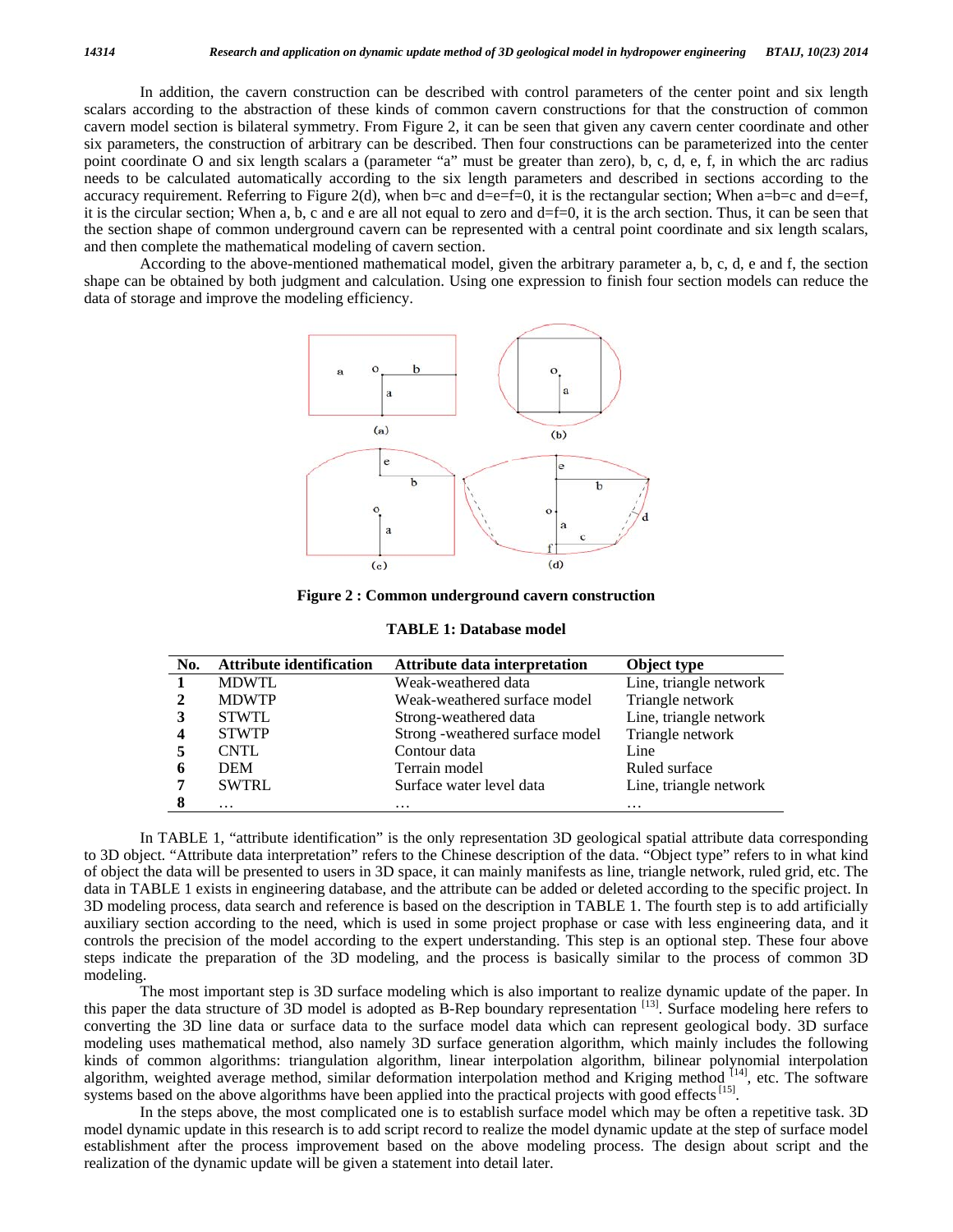### **SCRIPT DESIGN**

 This text draws on the principle of video playback, which records the process of building a surface model by the way of script. The whole process is similar to using the VCR for recording: after getting basic modeling data ready (including three-dimension, set-up of attribute), click start modeling, the system automatically records the surface modeling process, including data selection (selections based on the property), the used modeling methods, the data storage layer after modeling, as well as the corresponding shear treatment and the order of the treatment. For this reason, the author designed a script file which records the process of establishing a surface model. The file is named with a specified modeling process, and provides reliable supporting information for dynamic update. The recording format of the script file is stored in the form of plain code. In the following the process of establishing the groundwater level will be explained as an example,during which the script file is shown in Figure 3.

The script file in Figure 3 is explained as follows: numbers 1, 2, 3, 4, mean modeling steps; ":" (colon), ";" (semicolon) and "," (comma) are separators. ":" refers to appear once after the step number, after it follows the operation property, for example, "Sel" represents data selection operation according to the property, "Fit" represents surface fitting operation, "Cut" represents curved surface shear operation. ";" is used to split the operating parameters, for example, step 1 is used to do selection operation (Sel), followed by parameters including the property (SWTRL: on behalf of the groundwater level data), the object class (Line represents line data, Polygon represents Triangle network data) and layers (Layer1). "," is used to split a parameter category which can be checked, for example, in step 1 you can select both line and triangular network. Therefore the posttranslational operation of the above script is:

 Step 1: object select operation (Sel), lines and triangle network data in Layer1 whose attribute is SWTRL are added to the selection set as the input of the subsequent operations.

 Step 2: object fitting operation (Fit), the input data is the selected objects in previous step, fitting method using the way of combining Kriging interpolation (Kriging) and triangulation (Tri), the generated objects are put into Layer2 and set the curved surface property into "SWTRP" (on behalf of the groundwater level model).

 Step 3: curved surface shear operation (Cut), the object cut comes from Layer2 whose property is "SWTRP" (groundwater level model), the cut object comes from Layer3 whose property is "BOX" (project area bounding box), the result after cutting are the object at the positive (P) of the cut object's normal, object property and layer unchanged after cutting.

 Step 4: curved surface shear operation (Cut), the object cut comes from Layer2 whose property is "SWTRP" (groundwater level model), the cut object comes from Layer4 whose property is "DEM" (terrain), the result after cutting are the object at the negative (N) of the cut object's normal, object property and layer unchanged after cutting.

| <b>BuildUnderVater</b>                                                                                                                           |  |
|--------------------------------------------------------------------------------------------------------------------------------------------------|--|
| 1:Sel;SWTRL;Line,Polygon;Layer1;<br>2:Fit;Kriging,Tri;Layer2; SWTRP;<br>3:Cut;Layer2; SWTRP;Layer3;BOX;P;<br>4:Cut; Layer2; SWTRP; Layer4;DEM;N; |  |
| Ln 1.                                                                                                                                            |  |

#### **Figure 3 : Script instance file**

 Through the design and record of the above script file, the entire process of creating a model surface is recorded, or the entire process of establishing a 3D model is recorded in a script file.

## **REALIZATION OF DYNAMIC UPDATE**

 With the process record of the aforementioned script file, the system only needs re-reading the script file, and rebuild the model in accordance with the rules specified by the script file when modeling data has been updated, that is the realization of model dynamic update. The flow of 3D modeling and dynamic update is shown in Figure 4.

 We can see from Figure 4 that the entire 3D modeling process is divided into the following steps: (1) According to the data processed, build the surface model, use the script to record the entire process and form a standard script file; (2) With the deepening of the project, new engineering data may join, or part of the raw data is error through the analysis of 3D model. At this time, the model needs to be modified to form new modeling data; (3) Reading the script, analyzing in accordance with the format specified; (4) Based on the analytical results of the script file, the appropriate modeling method will be automatically called to reproduce the process of building the surface model until no new modeling data merged.

 This method is coded with IDL5.6, and it was integrated into the 3D geological information system of water resources and hydropower projects. Practical engineering applications are carried out, and the effect is obvious.

 Analyzing the above modeling process, the 3D modeling process needs at least a complete work process, then if there is data update (add or modify), the 3D surface modeling process can be repeated, which eliminates the need for repeated work of rebuilding the surface model and improves work efficiency. Of course, this method also has deficiencies during application process, namely the entire modeling process will be repeated when the modeling method needs to be adjusted.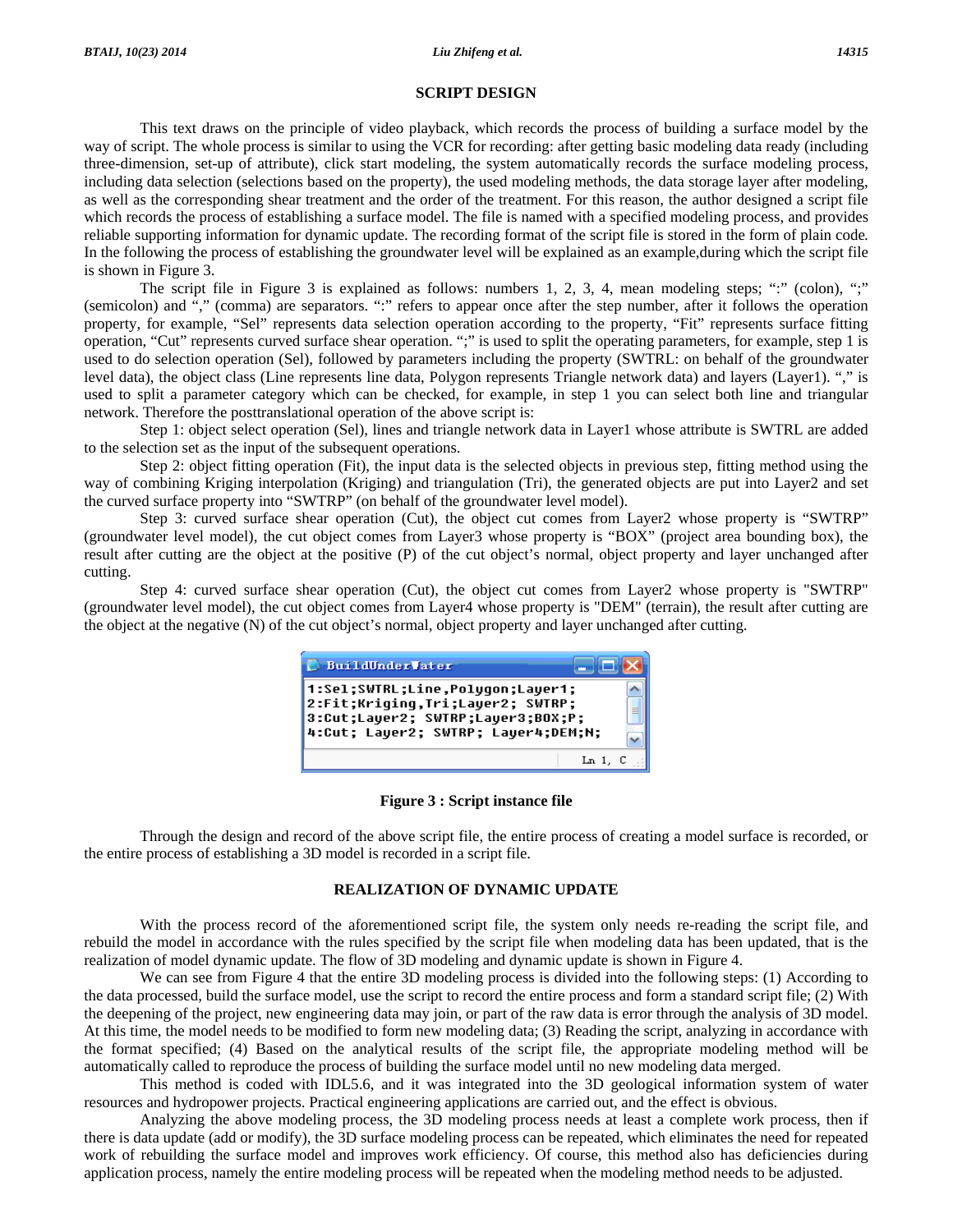

**Figure 4 : Flow of 3D modeling and dynamic update** 

#### **MODELING EXAMPLES**

 The method described in this article has an integrated application in the 3D geological information system of water resources and hydropower project. Firstly, we conducted a modeling experiment in 3D space with 33 sections' data using geological lines data, as shown in Figure 5 and Figure 6. Figure 5 is the terrain surface already established and geological lines in 3D space already edited. Figure 6 is surface water and groundwater level model which was formed by the combination of Kriging and surface shear technology except terrain. Figure 7 is the script file that records modeling process. As can be seen from Figure 7, the establishment of surface water and groundwater level was formed by building the whole model of the project area and being cut by terrain model. Figure 8 is the geological lines data model which was formed by adding 12 exploration profiles, 11 auxiliary profiles and boundary data on the basis of Figure 6. Based on data in Figure 8, the dynamic update was finished by reading the script file of Figure 7. The model formed is shown in Figure 9. Dynamic update time of this model is mainly spent on surface fitting and shear, which took only ten seconds of time to accomplish using ordinary machines. It shows that the method has played an important role to improve the speed of model update.

 The author operated the dynamical update process of Figure 5 to Figure 9 practically. With six years' experience in 3D modeling, the model update experiments were carried out manually, and the dynamic update modeling method was used to verify it. The results are shown in TABLE 2. This experiment was carried out in the case that basic exploration data has been preliminary treated. The exploration section data has been proposed. 11 auxiliary sections have been increased mainly to improve the accuracy of the model, so time is used mainly in the processing of the auxiliary sections.



**Figure 5 : Terrain model and geological line (1) Figure 6 : Groundwater and surface water level (1)**